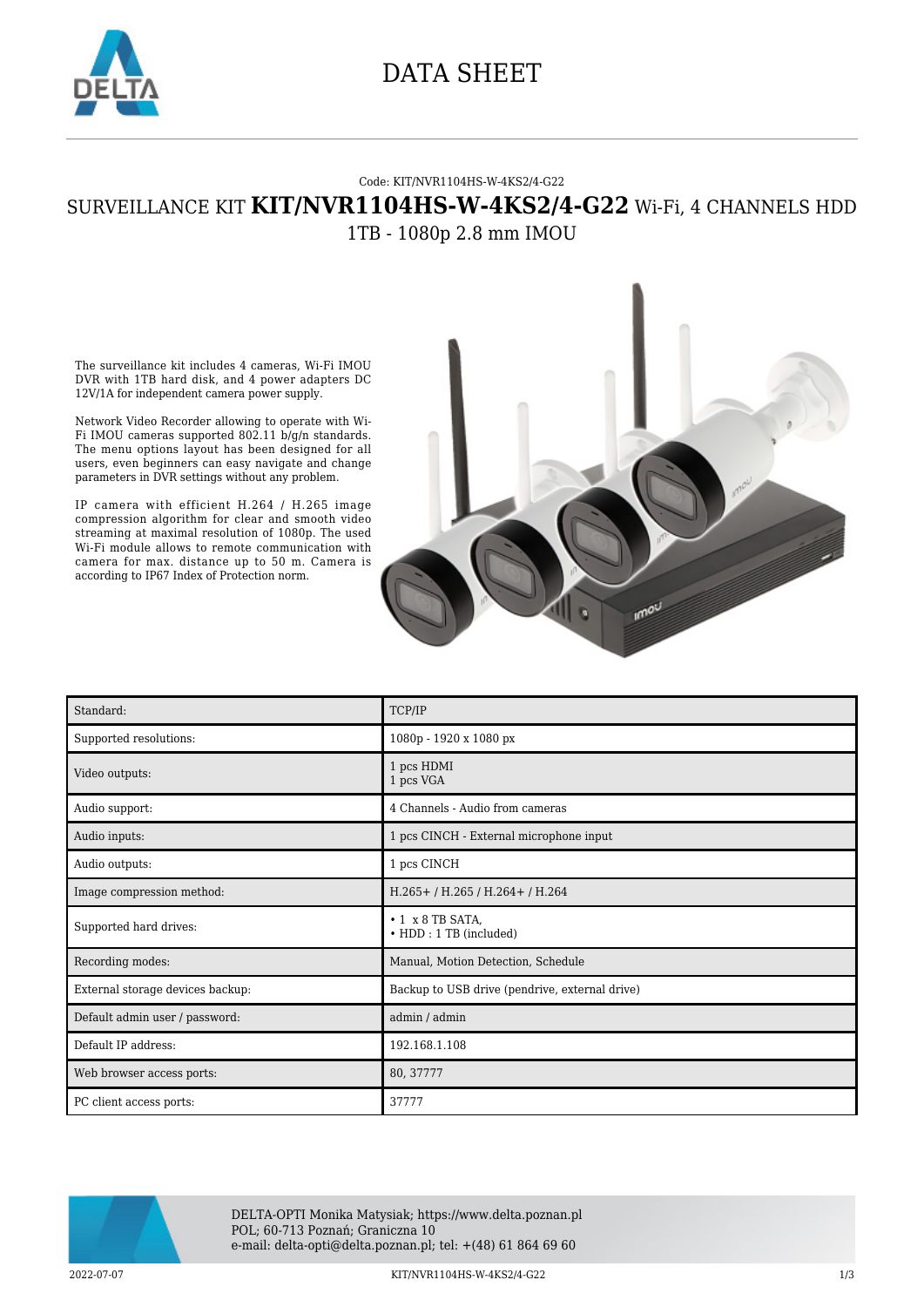

## DATA SHEET

| Mobile client access ports:         | 37777                                                                                                                                                                                 |
|-------------------------------------|---------------------------------------------------------------------------------------------------------------------------------------------------------------------------------------|
| <b>RTSP URL:</b>                    | rtsp://admin:hasło@192.168.1.108:554/cam/realmonitor?channel=1&subtype=0 -<br>Main stream<br>rtsp://admin:hasło@192.168.1.108:554/cam/realmonitor?channel=1&subtype=1 - Sub<br>stream |
| Searching and playback the records: | Records searching: by time and events type. Records playback: forward, backward,<br>fast, slow<br>Synchronous playback of all channels                                                |
| Bitrate:                            | max. 40 Mbps Ethernet<br>max. 16 Mbps WiFi                                                                                                                                            |
| Intelligent Image Analysis:         |                                                                                                                                                                                       |
| Network functions:                  | • Port Ethernet 10/100 Mb/s<br>• Full support via network, Web Server built-in<br>• 2.4 GHz WiFi IEEE 802.11 b/g/n                                                                    |
| ONVIF:                              | ✓                                                                                                                                                                                     |
| Mobile phones support:              | Port no.: 37777 or access by a cloud (P2P)<br>· Android: Free application <b>IMOU</b><br>• iOS (iPhone): Free application <b>IMOU</b>                                                 |
| Alarm inputs / outputs:             |                                                                                                                                                                                       |
| PTZ control:                        |                                                                                                                                                                                       |
| Motion Detection:                   | ✓                                                                                                                                                                                     |
| USB:                                | 2 pcs USB 2.0                                                                                                                                                                         |
|                                     |                                                                                                                                                                                       |
| Mouse support:                      | ✓                                                                                                                                                                                     |
| IR remote controller in the set:    |                                                                                                                                                                                       |
| Power supply:                       | 12 V DC / 1.5 A (power adapter included)                                                                                                                                              |
| Weight:                             | 1.29 kg (Recorder with HDD)                                                                                                                                                           |
| Dimensions:                         | 260 x 248 x 48 mm                                                                                                                                                                     |
| Supported languages:                | English, Polish                                                                                                                                                                       |
|                                     |                                                                                                                                                                                       |
| Standard:                           | TCP/IP                                                                                                                                                                                |
| Camera:<br>Sensor:                  | 1/2.7 " Progressive Scan CMOS                                                                                                                                                         |
| Matrix size:                        | 2.1 Mpx                                                                                                                                                                               |
| Resolution:                         | 1920 x 1080 - 1080p                                                                                                                                                                   |
| Lens:                               | $2.8\;\mathrm{mm}$                                                                                                                                                                    |
| View angle:                         | 115 °                                                                                                                                                                                 |
| Range of IR illumination:           | 30 <sub>m</sub>                                                                                                                                                                       |
| Audio:                              | • Microphone built-in,<br>· Audio transmission via network                                                                                                                            |
| Image compression method:           | H.265 / H.264                                                                                                                                                                         |



DELTA-OPTI Monika Matysiak; https://www.delta.poznan.pl POL; 60-713 Poznań; Graniczna 10 e-mail: delta-opti@delta.poznan.pl; tel: +(48) 61 864 69 60